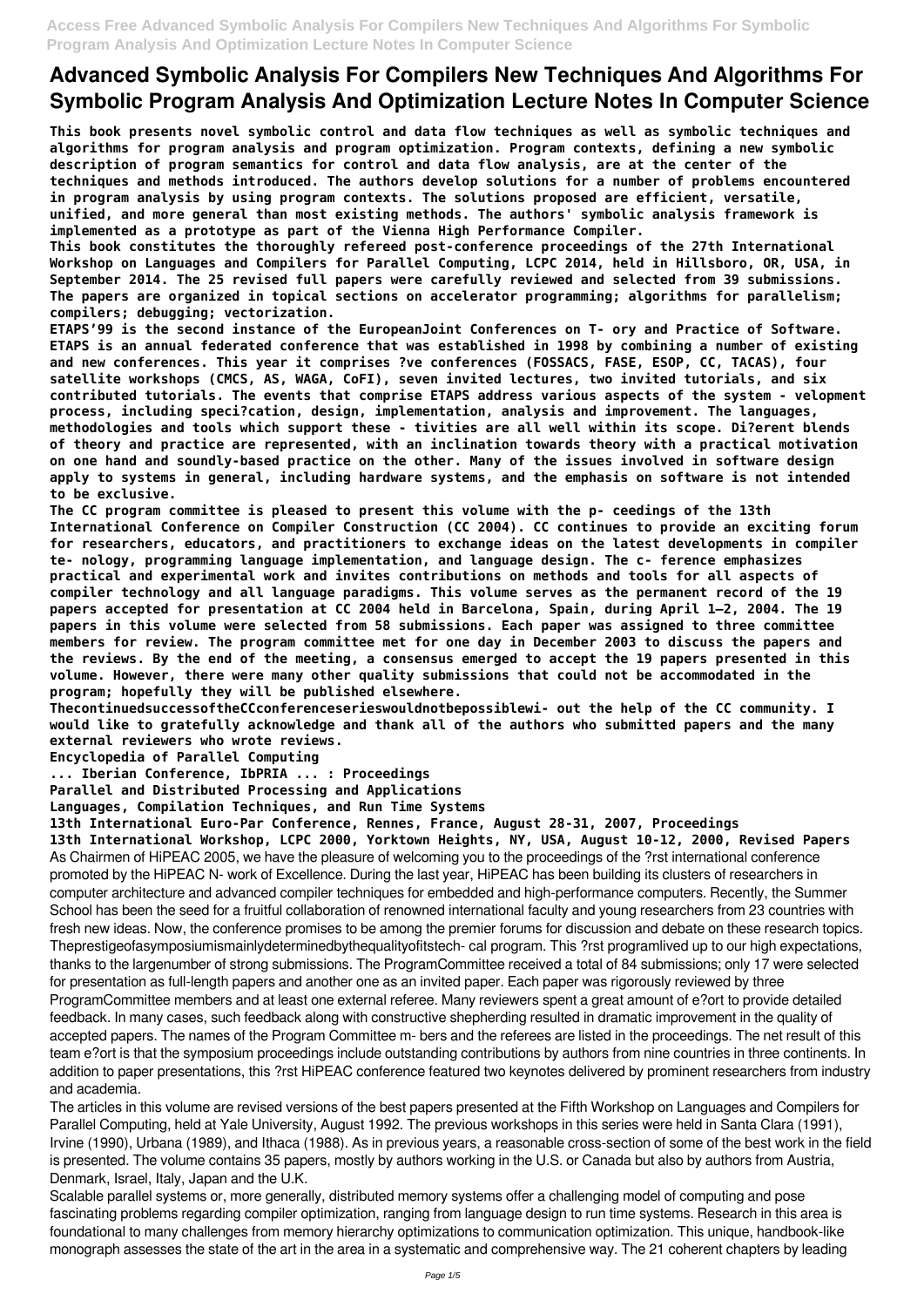researchers provide complete and competent coverage of all relevant aspects of compiler optimization for scalable parallel systems. The book is divided into five parts on languages, analysis, communication optimizations, code generation, and run time systems. This book will serve as a landmark source for education, information, and reference to students, practitioners, professionals, and researchers interested in updating their knowledge about or active in parallel computing.

The objective of program analysis is to automatically determine the p- perties of a program. Tools of software development, such as compilers, p- formance estimators, debuggers, reverse-engineering tools, program veri?- tion/testing/proving systems, program comprehension systems, and program specializationtoolsarelargelydependentonprogramanalysis. Advancedp- gram analysis can: help to ?nd program errors; detect and tune performan- critical code regions; ensure assumed constraints on data are not violated; tailor a generic program to suit a speci?c application; reverse-engineer so- ware modules, etc. A prominent program analysis technique is symbolic a- lysis, which has attracted substantial attention for many years as it is not dependent on executing a program to examine the semantics of a program, and it can yield very elegant formulations of many analyses. Moreover, the complexity of symbolic analysis can be largely independent of the input data size of a program and of the size of the machine on which the program is being executed. In this book we present novel symbolic control and data ?ow repres- tation techniques as well as symbolic techniques and algorithms to analyze and optimize programs. Program contexts which de?ne a new symbolic - scription of program semantics for control and data ?ow analysis are at the center of our approach. We have solved a number of problems encountered in program analysis by using program contexts. Our solution methods are e?cient, versatile, uni?ed, and more general (they cope with regular and irregular codes) than most existing methods.

International Conference and Exhibition, Amsterdam, The Netherlands, April 21-23, 1998 Proceedings

Languages, Compilers and Run-Time Systems for Scalable Computers

28th International Workshop, LCPC 2015, Raleigh, NC, USA, September 9-11, 2015, Revised Selected Papers Symbolic Analysis

Pattern Recognition and Image Analysis Euro-Par 2008 Parallel Processing

*The 3rd International Workshop on Software Engineering and Middleware {SEM 2002) was held May 20-21, 2002, in Orlando, Florida, as a co-located event of the 2002 International Conference on Software Engineering. The workshop attracted 30 participants from academic and industrial institutions in many countries. Twenty-seven papers were submitted, of which 15 were accepted to create a broad program covering the topics of architectures, specification, components and adaptations, technologies, and services. The focus of the workshop was on short presentations, with substantial dis cussions afterwards. Thus, we decided to include in this proceedings also a short summary of every technical session, which was written by some of the partici pants at the workshop. The workshop invited one keynote speaker, Bobby Jadhav of CalKey, who presented a talk on the design and use of model-driven architecture and middle ware in industry. We would like to thank all the people who helped organize and run the workshop. In particular, we would like to thank the program committee for their careful reviews of the submitted papers, Wolfgang Emmerich for being an excellent General Chair, and the participants for a lively and interesting workshop.*

*Advanced Symbolic Analysis for CompilersNew Techniques and Algorithms for Symbolic Program Analysis and OptimizationSpringer Science & Business Media*

*The 15th Workshop on Languages and Compilers for Parallel Computing was held in July 2002 at the University of Maryland, College Park. It was jointly sponsored by the Department of Computer Science at the University of Ma- land and the University of Maryland Institute for Advanced Computer Studies*

*(UMIACS).LCPC2002broughttogetherover60researchersfromacademiaand research institutions from many countries. The program of 26 papers was selected from 32 submissions. Each paper was reviewed by at least three Program Committee members and sometimes by additional reviewers. Prior to the workshop, revised versions of accepted papers were informally published on the workshop's website and in a paper proceedings that was distributed at the meeting. This year, the workshopwas organizedinto sessions of papers on related topics, and each session consisted of two to three 30-minute presentations.Based on feedback from the workshop,the papers were revised and submitted for inclusion in the formal proceedings published in this volume. Two papers were presented at the workshop but later withdrawn from the ?nal proceedings by their authors. We were very lucky to have Bill Carlson from the Department of Defense give the LCPC 2002 keynote speech on "UPC: A C Language for Shared M- ory Parallel Programming." Bill gave an excellent overview of the features and programming model of the UPC parallel programming language. Static program analysis aims to determine the dynamic behavior of programs without actually executing them. Symbolic analysis is an advanced static program analysis technique that has been successfully applied to memory leak detection, compilation of parallel programs, detection of superfluous bound checks, variable aliases and task deadlocks, and to worst-case execution time analysis. The symbolic analysis information is invaluable for optimizing compilers, code generators, program verification, testing and debugging. In this book we take a novel algebra-based approach to the symbolic analysis of imperative programming languages. Our approach employs path expression algebra to compute the complete control*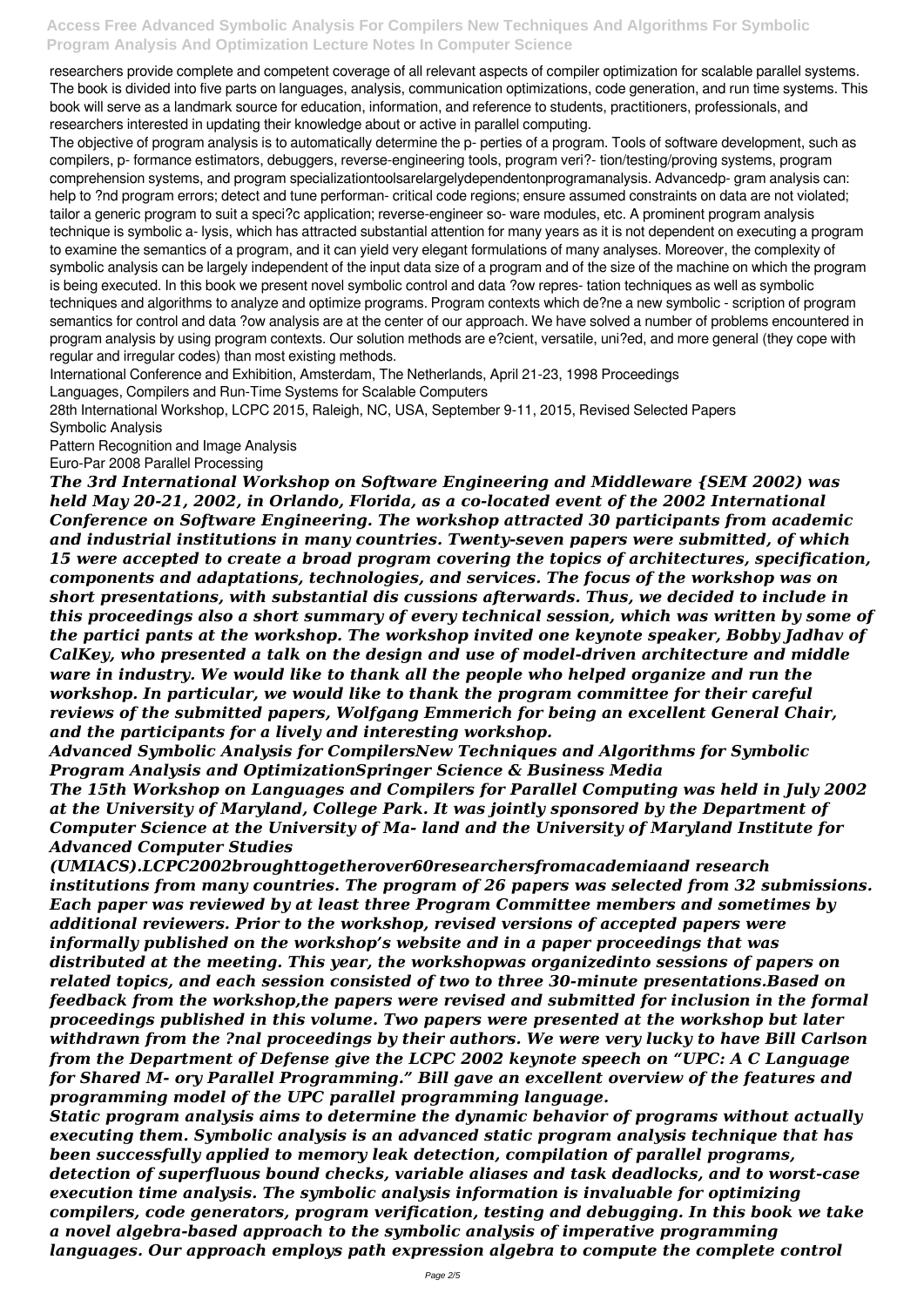*and data flow analysis information valid at a given program point. This information is then provided for subsequent domain-specific analyses. Our approach derives solutions for arbitrary (even intra-loop) nodes of reducible and irreducible control flow graphs. We prove the correctness of our analysis method. Experimental results show that the problem sizes arising from real-world applications such as the SPEC95 benchmark suite are tractable for our symbolic analysis method.*

*14th International Euro-Par Conference, Las Palmas de Gran Canaria, Spain, August 26-29, 2008, Proceedings*

*Symbolic Analysis of Analog Circuits: Techniques and Applications A Special Issue of Analog Integrated Circuits and Signal Processing 8th International Conference, CC'99, Held as Part of the Joint European Conferences on Theory and Practice of Software, ETAPS'99, Amsterdam, The Netherlands, March 22-28, 1999, Proceedings*

#### *Compiler Optimizations for Scalable Parallel Systems*

*This book constitutes the refereed proceedings of the 14th International Conference on Parallel Computing, Euro-Par 2008, held in Las Palmas de Gran Canaria, Spain, in August 2008. The 86 revised papers presented were carefully reviewed and selected from 264 submissions. The papers are organized in topical sections on support tools and environments; performance prediction and evaluation; scheduling and load balancing; high performance architectures and compilers; parallel and distributed databases; grid and cluster computing; peer-to-peer computing; distributed systems and algorithms; parallel and distributed programming; parallel numerical algorithms; distributed and high-performance multimedia; theory and algorithms for parallel computation; and high performance networks.*

*This volume presents revised versions of the 32 papers accepted for the Seventh Annual Workshop on Languages and Compilers for Parallel Computing, held in Ithaca, NY in August 1994. The 32 papers presented report on the leading research activities in languages and compilers for parallel computing and thus reflect the state of the art in the field. The volume is organized in sections on fine-grain parallelism, align- ment and distribution, postlinear loop transformation, parallel structures, program analysis, computer communication, automatic parallelization, languages for parallelism, scheduling and program optimization, and program evaluation.*

*Computer professionals who need to understand advanced techniques for designing efficient compilers will need this book. It provides complete coverage of advanced issues in the design of compilers, with a major emphasis on creating highly optimizing scalar compilers. It includes interviews and printed documentation from designers and implementors of realworld compilation systems.*

This book constitutes the refereed proceedings of the international Joint Modular Page 3/5

*In Symbolic Analysis for Parallelizing Compilers the author presents an excellent demonstration of the effectiveness of symbolic analysis in tackling important optimization problems, some of which inhibit loop parallelization. The framework that Haghighat presents has proved extremely successful in induction and wraparound variable analysis, strength reduction, dead code elimination and symbolic constant propagation. The approach can be applied to any program transformation or optimization problem that uses properties and value ranges of program names. Symbolic analysis can be used on any transformational system or optimization problem that relies on compile-time information about program variables. This covers the majority of, if not all optimization and parallelization techniques. The book makes a compelling case for the potential of symbolic analysis, applying it for the first time - and with remarkable results - to a number of classical optimization problems: loop scheduling, static timing or size analysis, and dependence analysis. It demonstrates how symbolic analysis can solve these problems faster and more accurately than existing hybrid techniques. Proceedings ...*

*7th International Workshop, Ithaca, NY, USA, August 8 - 10, 1994. Proceedings*

*5th International Workshop, New Haven, Connecticut, USA, August 3-5, 1992. Proceedings*

*4th International Symposium, ISPA 2006, Sorrento, Italy, December 4-6, 2006, Proceedings*

*10th International Conference, CC 2001 Held as Part of the Joint European Conferences on Theory and Practice of Software, ETAPS 2001 Genova, Italy, April 2-6, 2001 Proceedings*

*Half a Century of Inspirational Research*

This book constitutes the thoroughly refereed post-conference proceedings of the 28th International Workshop on Languages and Compilers for Parallel Computing, LCPC 2015, held in Raleigh, NC, USA, in September 2015. The 19 revised full papers were carefully reviewed and selected from 44 submissions. The papers are organized in topical sections on programming models, optimizing framework, parallelizing compiler, communication and locality, parallel applications and data structures, and correctness and reliability. This book constitutes the thoroughly refereed post-conference proceedings of the 29th International Workshop on Languages and Compilers for Parallel Computing, LCPC 2016, held in Rochester, NY, USA, in September 2016. The 20 revised full papers presented together with 4 short papers were carefully reviewed. The papers are organized in topical sections on large scale parallelism, resilience and persistence, compiler analysis and optimization, dynamic computation and languages, GPUs and private memory, and runt-time and performance analysis.

This book brings together important contributions and state-of-the-art research results in the rapidly advancing area of symbolic analysis of analog circuits. It is also of interest to those working in analog CAD. The book is an excellent reference, providing insights into some of the most important issues in the symbolic analysis of analog circuits.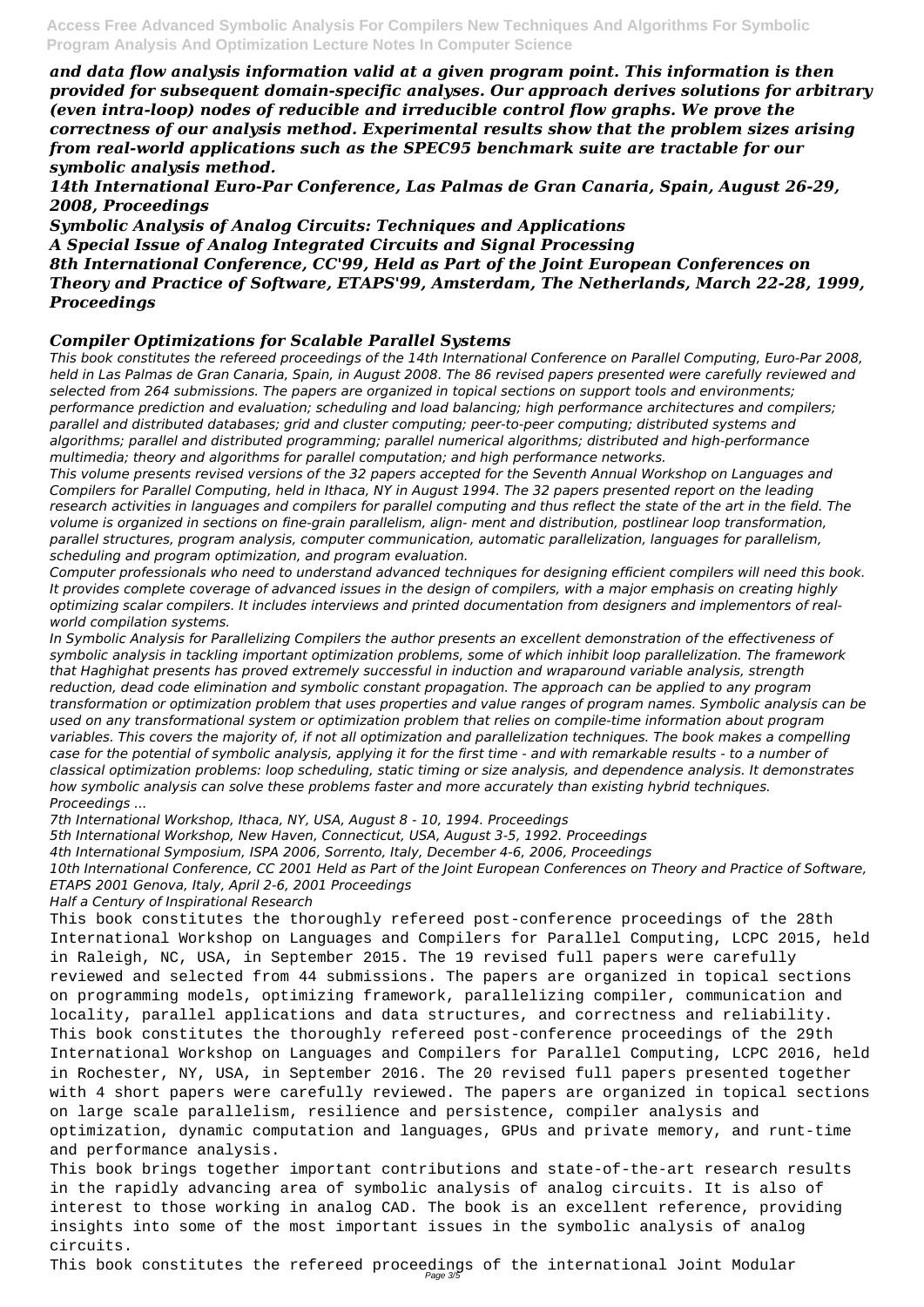Languages Conference, JMLC 2006. The 23 revised full papers presented together with 2 invited lectures were carefully reviewed and selected from 36 submissions. The papers are organized in topical sections on languages, implementation and linking, formal and modelling, concurrency, components, performance, and case studies.

High-Performance Computing and Networking

New Techniques and Algorithms for Symbolic Program Analysis and Optimization Developments in Language Theory

17th International Workshop, LCPC 2004, West Lafayette, IN, USA, September 22-24, 2004, Revised Selected Papers

ACM Transactions on Programming Languages and Systems

High Performance Embedded Architectures and Compilers

This volume contains the papers presented at the 13th International Workshop on Languages and Compilers for Parallel Computing. It also contains extended abstracts of submissions that were accepted as posters. The workshop was held at the IBM T. J. Watson Research Center in Yorktown Heights, New York. As in previous years, the workshop focused on issues in optimizing compilers, languages, and software environments for high performance computing. This continues a trend in which languages, compilers, and software environments for high performance computing, and not strictly parallel computing, has been the organizing topic. As in past years, participants came from Asia, North America, and Europe. This workshop re?ected the work of many people. In particular, the members of the steering committee, David Padua, Alex Nicolau, Utpal Banerjee, and David Gelernter, have been instrumental in maintaining the focus and quality of the workshop since it was ?rst held in 1988 in Urbana-Champaign. The assistance of the other members of the program committee – Larry Carter, Sid Chatterjee, Jeanne Ferrante, Jans Prins, Bill Pugh, and Chau-wen Tseng – was crucial. The infrastructure at the IBM T. J. Watson Research Center provided trouble-free logistical support. The IBM T. J. Watson Research Center also provided ?nancial support by underwriting much of the expense of the workshop. Appreciation must also be extended to Marc Snir and Pratap Pattnaik of the IBM T. J. Watson Research Center for their support.

This book constitutes the thoroughly refereed post-proceedings of the 17th International Workshop on Languages and Compilers for High Performance Computing, LCPC 2004, held in West Lafayette, IN, USA in September 2004. The 33 revised full papers presented were carefully selected during two rounds of reviewing and improvement. The papers are organized in topical sections on compiler infrastructures; predicting and reducing memory access; locality, tiling, and partitioning; tools and techniques for parallelism and locality; Java for high-performance computing; high-level languages and optimizations; large-scale data sharing; performance studies; program analysis; and exploiting architectural features.

Proceedings -- Parallel Computing.

Honors Professor Antoni Mazurkiewicz, who during his long scientific career made fundamental contributions to theoretical computer science. This book includes contributions, which span a range of research areas, including the theory of programming, models of concurrent and distributed systems, and (de)composition methods for Pietri nets.

16th International Workshop, LCPC 2003, College Sation, TX, USA, October 2-4, 2003, Revised Papers

Symbolic Analysis Techniques for Effective Automatic Parallelization

29th International Workshop, LCPC 2016, Rochester, NY, USA, September 28-30, 2016, Revised Papers

Testing of Communicating Systems

Advanced Compiler Design Implementation

#### Euro-Par 2007 Parallel Processing

This book constitutes the refereed proceedings of the 4th International Symposium on Parallel and Distributed Processing and Applications, ISPA 2006, held in Sorrento, Italy in November 2006. The 79 revised full papers presented together with five keynote speeches cover architectures, networks, languages, algorithms, middleware, cooperative computing, software, and applications.

This book constitutes the thoroughly refereed post-proceedings of the 18th International Workshop on Languages and Compilers for Parallel Computing, LCPC 2005, held in Hawthorne, NY, USA in October 2005. The 26 revised full papers and eight short papers presented were carefully selected during two rounds of reviewing and improvement. The papers are organized in topical sections.

This book constitutes the thoroughly refereed post-proceedings of the 16th International Workshop on Languages and Compilers for Parallel Computing, LCPC 2003, held in College Station, Texas, USA, in October 2003. The 35 revised full papers presented were selected from 48 submissions during two rounds of reviewing and improvement upon presentation at the workshop. The papers are organized in topical sections on adaptive optimization, data locality, parallel languages, high-level transformations, embedded systems, distributed systems software, low-level transformations, compiling for novel architectures, and optimization infrastructure. This volume constitutes the refereed proceedings of the 13th International Conference on Parallel Computing. The papers are organized into topical sections covering support tools and environments, performance prediction and evaluation, scheduling and load balancing, compilers for high performance, parallel and distributed databases, grid and cluster computing, peer-to-peer computing, distributed systems and algorithms, and more.

Combinatorial Pattern Matching

Software Engineering and Middleware

Algorithms and Complexity

15th Workshop, LCPC 2002, College Park, MD, USA, July 25-27, 2002, Revised Papers

Modular Programming Languages

Symbolic Analysis for Parallelizing Compilers

*Language, Compilers and Run-time Systems for Scalable Computers contains 20 articles based on presentations given at the third workshop of the same title, and 13 extended abstracts from the poster session. Starting with new developments in classical problems of parallel compiler design, such* Page 4/5